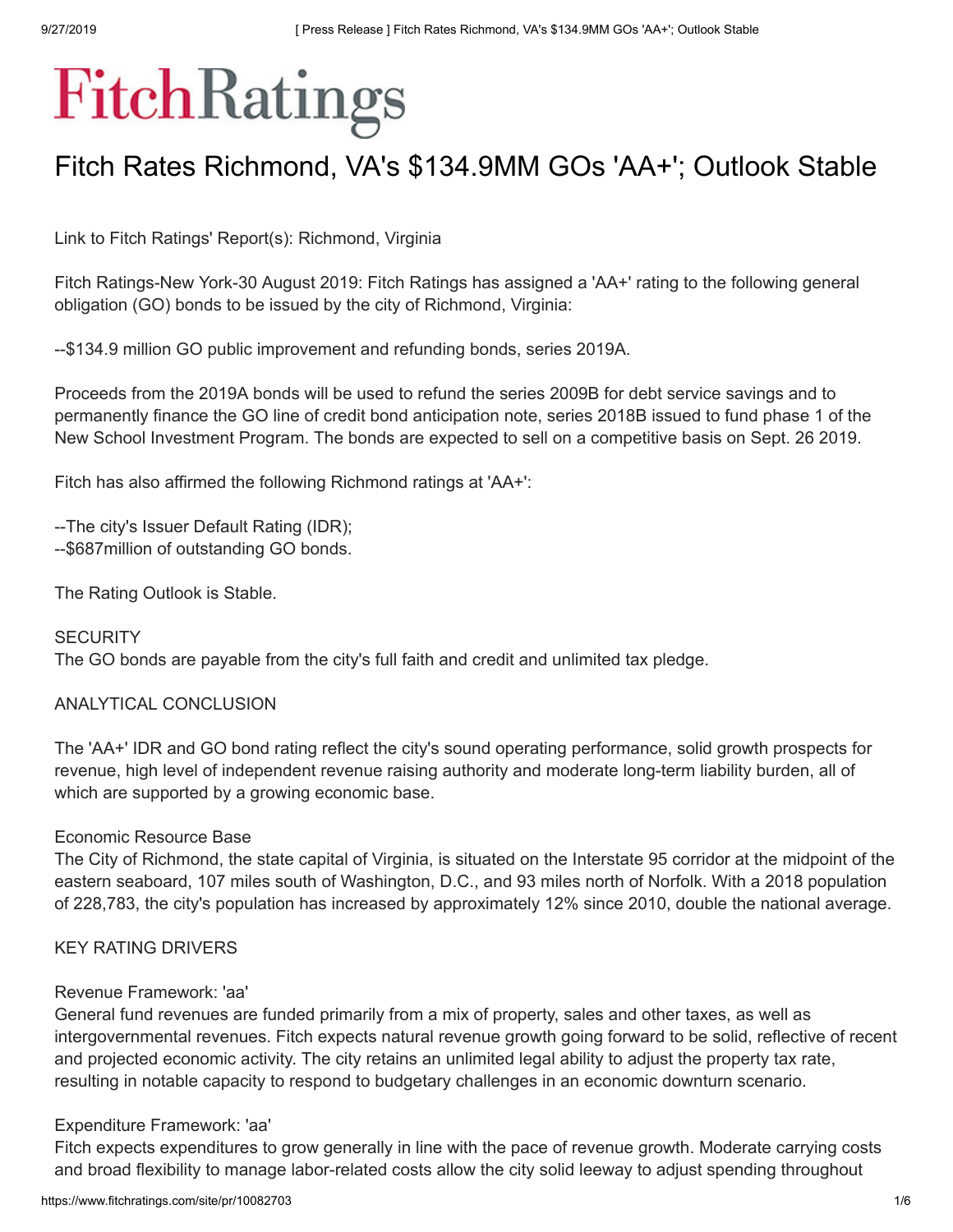economic cycles.

### Long-Term Liability Burden: 'aa'

Overall debt combined with the Fitch-adjusted net pension liability is moderate at about 13% of the city's personal income. The overall liability burden is expected to increase over the next few years as the city implements an accelerated school construction plan, but the burden is expected to remain consistent with a 'aa' assessment.

### Operating Performance: 'aaa'

Fitch expects the city's combination of revenue and expenditure flexibility, supplemented by reserve funding, to enable the maintenance of a high level of financial flexibility throughout the economic cycle.

### RATING SENSITIVITIES

Increasing Liability Burden and Carrying Cost: The rating assumes maintenance of a moderate long-term liability burden and carrying costs relative to the city's economic resource base. The scale and timing of the additional expected debt issuance could increase both the long-term liability burden and carrying costs to levels inconsistent with the current expectations and put negative pressure on the rating.

### CREDIT PROFILE

Richmond serves as the core of a growing metropolitan area and is a regional center for employment and cultural amenities. The economy, which has traditionally been dominated by the government sector, gains strength from education and health services, anchored by Virginia Commonwealth University (VCU) and eight other higher education institutions located in the city.

Economic development efforts are focused upon leveraging additional growth in the life-sciences sector, enhancing a solid financial services sector, and redeveloping select city neighborhoods. The proposed Navy Hill Project is a \$1.5 billion mixed used multi-block development that is comprised of built-to-suit office, commercial and residential development centered around a new arena to replace the Richmond Coliseum. The proposal will be formally considered by the city council in early 2020.

The city's employment base continues to expand annually. The unemployment rate tends to be higher than the state norm but lower than the national average. Although economic activity in the city has improved, the city's poverty rate remains high at about 25% and wealth indicators are weak with median household income at just 62% and 74% of the state and national averages, respectively.

### Revenue Framework

The city relies on a combination of property and other taxes, which equate to 49% and 22% of general fund revenues, respectively, as of fiscal 2018, as well as intergovernmental revenues, which make up 12% of revenues.

Fitch expects future general fund revenue growth to range between the rate of inflation and GDP over time. General fund revenues have grown below the rate of inflation over the 10 years through fiscal 2018. This period does not include any property tax rate adjustments although other tax revenue rates have been increased. After several years of stagnant or declining valuations, the city's taxable base has increased for the fourth consecutive year in fiscal 2018. According to the city's assessor, total assessed value was \$27.8 billion, a notable nearly 9% increase over 2018. The real estate component on the assessed value is estimated to increase 7% between 2019 and 2020. Additional commercial, retail and residential projects planned or underway support the expectation for continued tax base growth. A history of low joblessness and improving income and poverty rates support Fitch's view on the city's long-term solid revenue growth outlook.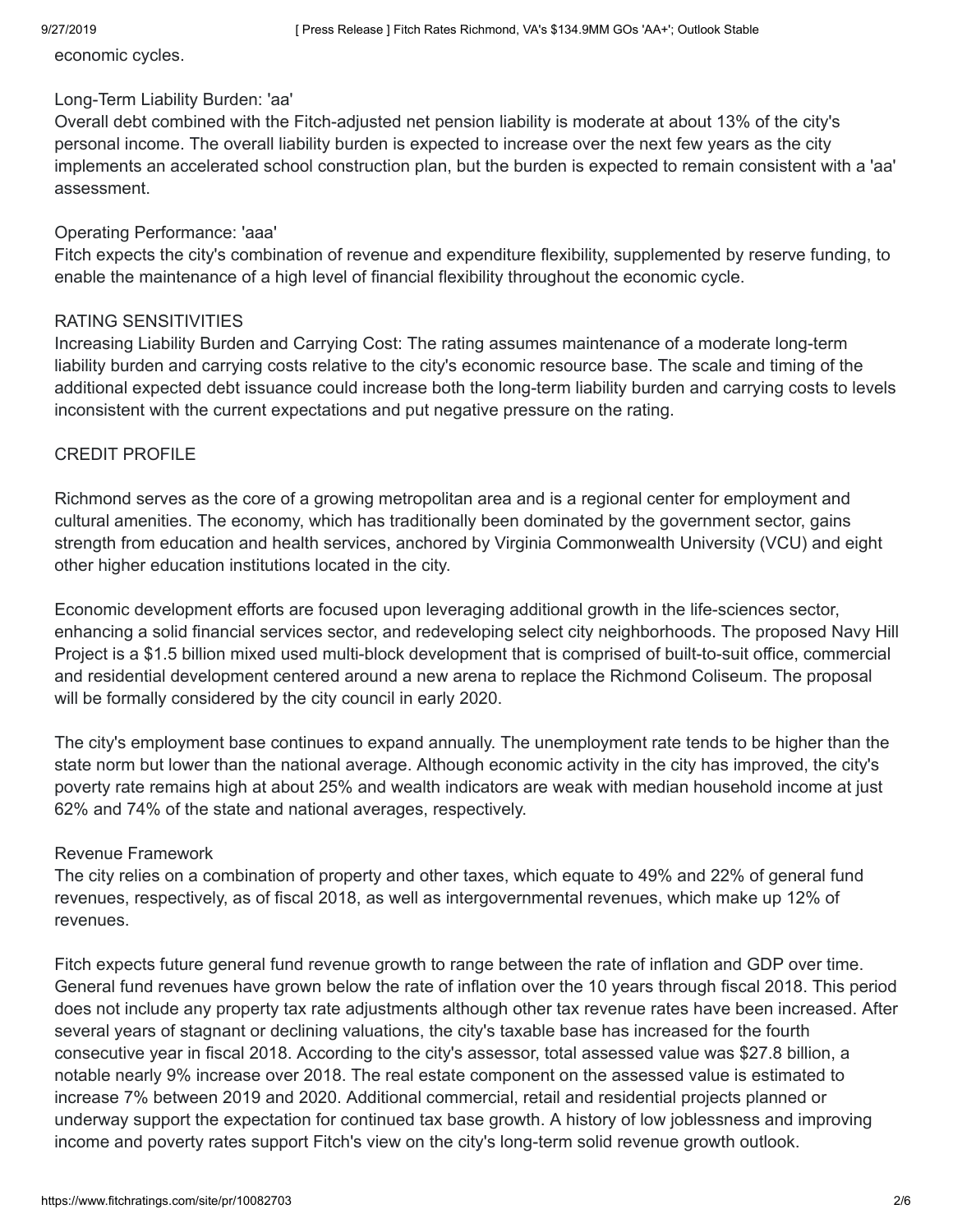### 9/27/2019 **[ Press Release ] Fitch Rates Richmond, VA's \$134.9MM GOs 'AA+'; Outlook Stable**

The city has broad legal control over revenues as it is not subject to any cap or limitation on its property tax rate or levy.

### Expenditure Framework

The city's largest expenditure categories are public safety and education; public safety accounts for about a third and education a quarter of general fund expenditures. Virginia public schools are largely funded by a mix of state and local aid contributions. The amount of local contributions above the state requirement is determined by city management, and based on the state-determined performance standards for the school system.

Fitch expects the natural pace of spending growth to remain in line with to marginally above revenue growth in the absence of policy action.

The city's fixed-cost burden is moderate, with carrying costs for debt, pensions and other post-employment benefits (OPEB) totaling about 14% of fiscal 2018 governmental expenditures. Servicing of the city's direct debt accounts for roughly half of this figure and reflects an average principal amortization schedule of roughly 62% repayment in 10 years. Fitch expects fixed costs to remain moderate as manageable debt plans are in place for the near term. Pension contributions account for the other half, and are likely to see moderate annual increases due to current funded levels for its liabilities. The city makes the full actuarially determined contribution to the state and city administered pension plans. Given the city's notable additional debt plans and likely future increases in pension contributions, the carrying costs metric is vulnerable to an increase to a level that could negatively affect the current 'aa' subassessment for expenditure framework.

### Long-Term Liability Burden

Overall net debt plus the city's and school's adjusted net pension liability (NPL) is moderate at about 13% of personal income. The city's five-year capital improvement plan (CIP) for 2020-2024 totals approximately \$462.7 million and includes total borrowing of about \$371.5 million (approximately 3% of personal income). The plan mostly funds school construction and transportation projects. The city intends to construct three new schools by 2020.

The preliminary finance plan of the aforementioned Navy Hill Project includes the estimated issuance of \$350 million in revenue bonds. While the revenue bonds are not expected to include a GO or moral obligation commitment from the city, debt service is expected to be repaid from an increment financing area to be created around the arena. Fitch would view the proposed revenue bonds as part of the long-term liability burden of the city given tax revenues on the properties located within the increment financing area will be used to fund debt service on the bonds. The 'aa' assessment reflects the expectation that the long-term liability metric will remain below 20% of personal income.

City employees participate in one of two pension plans, the Virginia Retirement System (VRS) or the Richmond Retirement System (RRS), and may also participate in a deferred compensation plan. The aggregate NPL including the VRS cost-sharing liability for teachers totals an estimated \$826 million, or approximately 7% of personal income when adjusted by Fitch to reflect a 6% discount rate, instead of the 7% rate reported by VRS and 7.5% rate used by RRS. The fiduciary net position covered roughly 62% of the total pension liability.

The city funds OPEB on a pay-as-you-go basis. As of the most recent valuation, the net OPEB liability was about \$82.5 million or less than 1% of personal income.

### Operating Performance

Fitch views the city's ability to respond to fiscal challenges in a moderate economic downturn as exceptionally strong. General fund revenues have been fairly stable through prior economic cycles adjusted for one-time revenue infusions. Revenue losses could be offset in part through the use of a portion of the city's unrestricted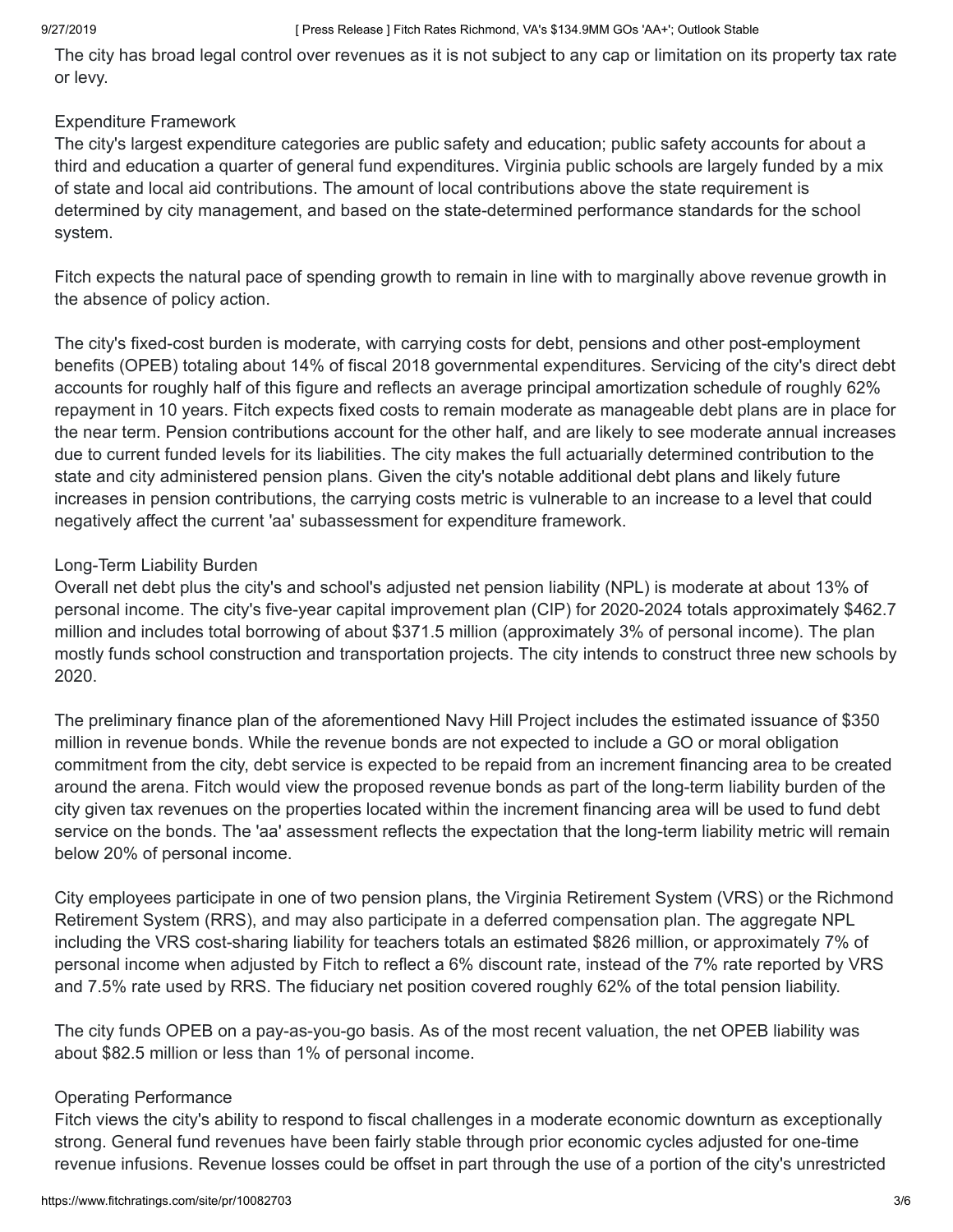### 9/27/2019 **[ Press Release ] Fitch Rates Richmond, VA's \$134.9MM GOs 'AA+'; Outlook Stable**

fund balance, which stood at \$136 million or about 20% of spending in fiscal 2018.

The city has also demonstrated an ability to control spending over time and through economic cycles without resorting to drastic austerity measures. During the Great Recession, the city implemented a hiring freeze and reduced capital spending to control costs incurring a lone operating deficit of less than \$14 million or roughly 2% of spending in fiscal 2009 before returning to surplus results in the ensuing fiscal years.

The fiscal 2019 budget was adopted at approximately \$720 million, representing a roughly 4% increase from fiscal 2018. The budget maintains the property tax rate at \$1.20 per \$100 of assessed value and increases the meals tax to support higher school construction costs. The budget includes a \$10 million increase in school funding, about \$3 million toward a step-based salary increase for public safety employees and a 1% salary increase for general employees (estimated at \$1 million), as well as \$2 million in additional pension contributions over the actuarially determined contribution. According to the city's fourth quarter unaudited budget projections, the general fund is projected to have a surplus of \$24.3 million prior to allocations or approximately \$7 million after allocations.

The fiscal 2020 general fund revenue budget of \$746 million is a 3.65% increase over the fiscal year 2019 adopted budget. The budget maintains the property tax rate at \$1.20 per \$100 of assessed value, establishes a new local cigarette tax and charges for trash collection services. The budget increase mostly funds a \$19 million increase in recurring school funding, approximately \$5 million to fund software upgrades, \$7 million in additional public safety personnel costs and a 3% pay raise for general city employees.

Contact:

Primary Analyst Evette Caze **Director** +1-212-908-0376 Fitch Ratings, Inc. 33 Whitehall Street New York, NY 10004

Secondary Analyst Michael Rinaldi Senior Director +1-212-908-0833

Committee Chairperson Douglas Offerman Senior Director +1-212-908-0889

In addition to the sources of information identified in Fitch's applicable criteria specified below, this action was informed by information from Lumesis.

Media Relations: Sandro Scenga, New York, Tel: +1 212 908 0278, Email: [sandro.scenga@thefitchgroup.com](mailto:sandro.scenga@thefitchgroup.com)

Additional information is available on [www.fitchratings.com](https://www.fitchratings.com/) Applicable Criteria U.S. Public Finance [Tax-Supported](https://www.fitchratings.com/site/re/10024656) Rating Criteria (pub. 03 Apr 2018)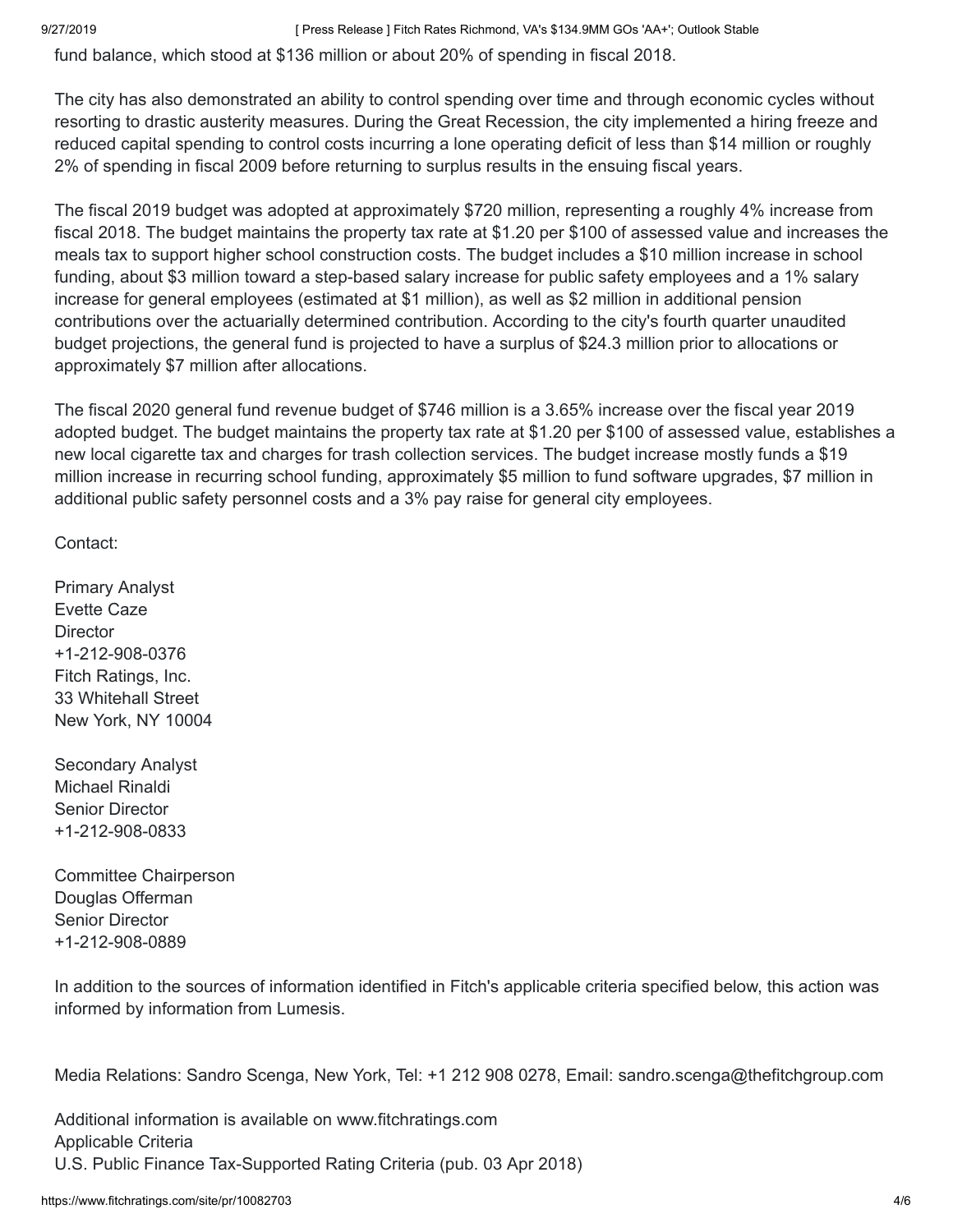Additional Disclosures [Dodd-Frank](https://www.fitchratings.com/site/dodd-frank-disclosure/10082703) Rating Information Disclosure Form [Solicitation](#page-5-0) Status [Endorsement](https://www.fitchratings.com/regulatory) Policy

ALL FITCH CREDIT RATINGS ARE SUBJECT TO CERTAIN LIMITATIONS AND DISCLAIMERS. PLEASE READ THESE LIMITATIONS AND DISCLAIMERS BY FOLLOWING THIS LINK: [HTTPS://WWW.FITCHRATINGS.COM/UNDERSTANDINGCREDITRATINGS](https://www.fitchratings.com/understandingcreditratings). IN ADDITION, RATING DEFINITIONS AND THE TERMS OF USE OF SUCH RATINGS ARE AVAILABLE ON THE AGENCY'S PUBLIC WEB SITE AT [WWW.FITCHRATINGS.COM.](https://www.fitchratings.com/) PUBLISHED RATINGS, CRITERIA, AND METHODOLOGIES ARE AVAILABLE FROM THIS SITE AT ALL TIMES. FITCH'S CODE OF CONDUCT, CONFIDENTIALITY, CONFLICTS OF INTEREST, AFFILIATE FIREWALL, COMPLIANCE, AND OTHER RELEVANT POLICIES AND PROCEDURES ARE ALSO AVAILABLE FROM THE CODE OF CONDUCT SECTION OF THIS SITE. DIRECTORS AND SHAREHOLDERS RELEVANT INTERESTS ARE AVAILABLE AT [HTTPS://WWW.FITCHRATINGS.COM/SITE/REGULATORY](https://www.fitchratings.com/site/regulatory). FITCH MAY HAVE PROVIDED ANOTHER PERMISSIBLE SERVICE TO THE RATED ENTITY OR ITS RELATED THIRD PARTIES. DETAILS OF THIS SERVICE FOR RATINGS FOR WHICH THE LEAD ANALYST IS BASED IN AN EU-REGISTERED ENTITY CAN BE FOUND ON THE ENTITY SUMMARY PAGE FOR THIS ISSUER ON THE FITCH WEBSITE.

Copyright © 2019 by Fitch Ratings, Inc., Fitch Ratings Ltd. and its subsidiaries. 33 Whitehall Street, NY, NY 10004. Telephone: 1-800-753-4824, (212) 908-0500. Fax: (212) 480-4435. Reproduction or retransmission in whole or in part is prohibited except by permission. All rights reserved. In issuing and maintaining its ratings and in making other reports (including forecast information), Fitch relies on factual information it receives from issuers and underwriters and from other sources Fitch believes to be credible. Fitch conducts a reasonable investigation of the factual information relied upon by it in accordance with its ratings methodology, and obtains reasonable verification of that information from independent sources, to the extent such sources are available for a given security or in a given jurisdiction. The manner of Fitch's factual investigation and the scope of the third-party verification it obtains will vary depending on the nature of the rated security and its issuer, the requirements and practices in the jurisdiction in which the rated security is offered and sold and/or the issuer is located, the availability and nature of relevant public information, access to the management of the issuer and its advisers, the availability of pre-existing third-party verifications such as audit reports, agreed-upon procedures letters, appraisals, actuarial reports, engineering reports, legal opinions and other reports provided by third parties, the availability of independent and competent third- party verification sources with respect to the particular security or in the particular jurisdiction of the issuer, and a variety of other factors. Users of Fitch's ratings and reports should understand that neither an enhanced factual investigation nor any third-party verification can ensure that all of the information Fitch relies on in connection with a rating or a report will be accurate and complete. Ultimately, the issuer and its advisers are responsible for the accuracy of the information they provide to Fitch and to the market in offering documents and other reports. In issuing its ratings and its reports, Fitch must rely on the work of experts, including independent auditors with respect to financial statements and attorneys with respect to legal and tax matters. Further, ratings and forecasts of financial and other information are inherently forward-looking and embody assumptions and predictions about future events that by their nature cannot be verified as facts. As a result, despite any verification of current facts, ratings and forecasts can be affected by future events or conditions that were not anticipated at the time a rating or forecast was issued or affirmed.

The information in this report is provided "as is" without any representation or warranty of any kind, and Fitch does not represent or warrant that the report or any of its contents will meet any of the requirements of a recipient of the report. A Fitch rating is an opinion as to the creditworthiness of a security. This opinion and reports made by Fitch are based on established criteria and methodologies that Fitch is continuously evaluating and updating. Therefore, ratings and reports are the collective work product of Fitch and no individual, or group of individuals, is solely responsible for a rating or a report. The rating does not address the risk of loss due to